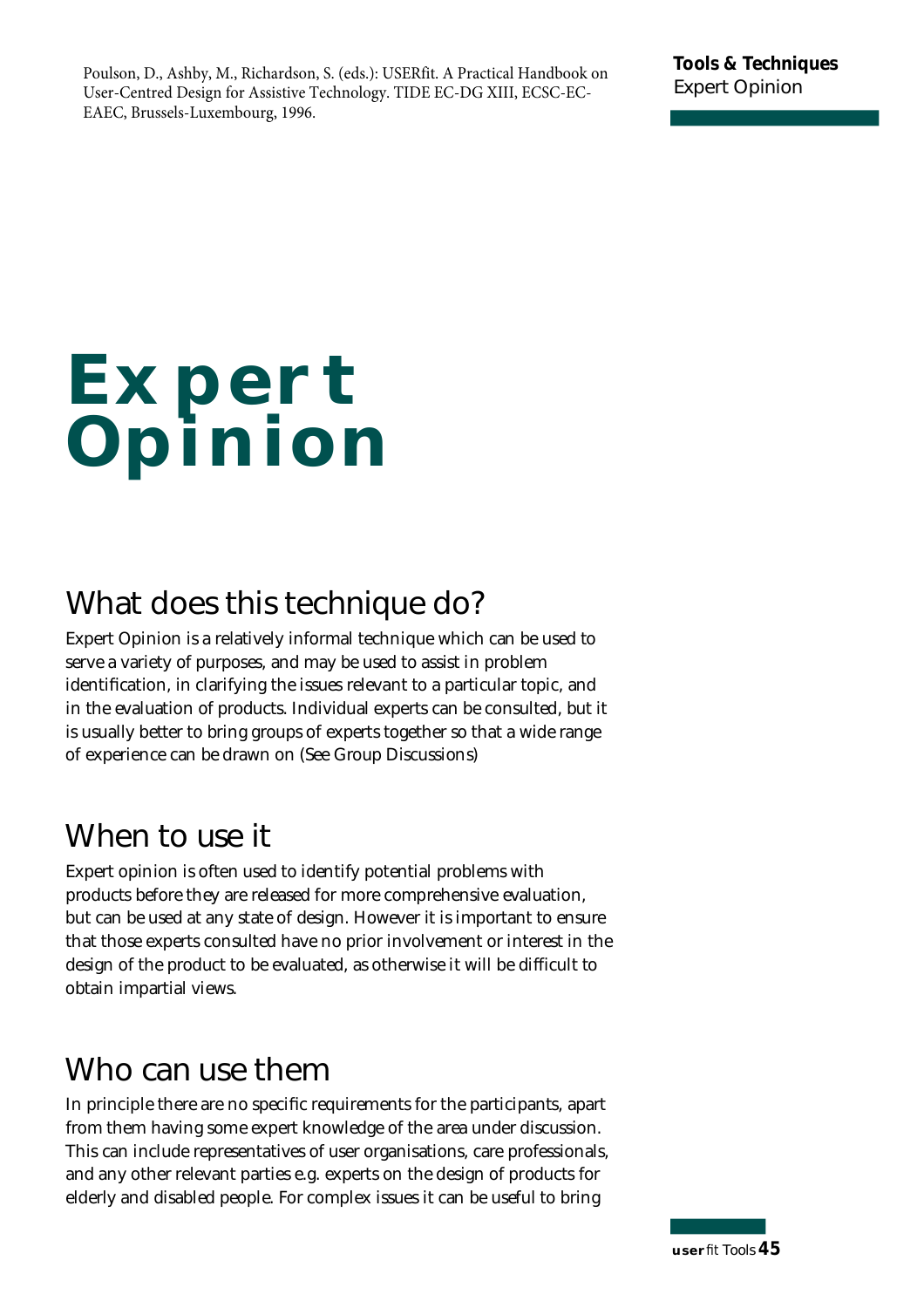such experts together into discussion groups which are also multidisciplinary, so that different perspectives and viewpoints can be aired.

### **What resources are needed?**

Depending on the problem to be discussed, an expert opinion session can commonly take approximately half a day to carry out. Where p roducts are to be evaluated it is important to make the setting where the product is to be used as realistic as possible, and allow the  $expert(s)$ hands on experience of use. It can be useful to prepare check lists of the areas that you want experts to consider, and also to provide sample activities or tasks to guide the experts to examine all relevant aspects of the product. A simple task analysis can assist in this process. Also a short questionnaire for experts to complete after they have used the product can be a useful way of summarising the findings. Expert opinion is often gathered in a group setting, which has the advantage of also allowing different perspectives or opinions to be discussed. This can be particularly interesting in areas where no clear cut solutions are likely to be found, as stimulating discussions can result.

Group discussions are commonly arranged to last for two or three hours, where complex issues are being discussed meetings of one or two days duration are possible. Shorter meetings can often be more effective than longer meetings as many people have difficulty attending for more than two or three hours, both in terms of time availability and the concentration needed. This is true for the fully able participant, and for certain disability groups even shorter sessions will be required, and a number of short discussions rather than a single large one might need to be considered. The preparation for a group discussion can also take time, and it can be particularly time consuming if a number of people have to be consulted regarding their availability to take part.

Experts may be prepared to give their time to worthy cause for free, but expenses such as accommodation and the travel costs of participants may have to be covered in many cases, as well as the costs of refreshments and hiring of rooms. Many experts may also be prepared to be paid in kind e.g. by having access to published reports or receiving other benefits. In research projects it many not be necessary to pay for the use of experts time, but in commercial developments it may be better to expect that experts will need to be paid in some way, particularly if they work for commercial rather than public sector organisations.

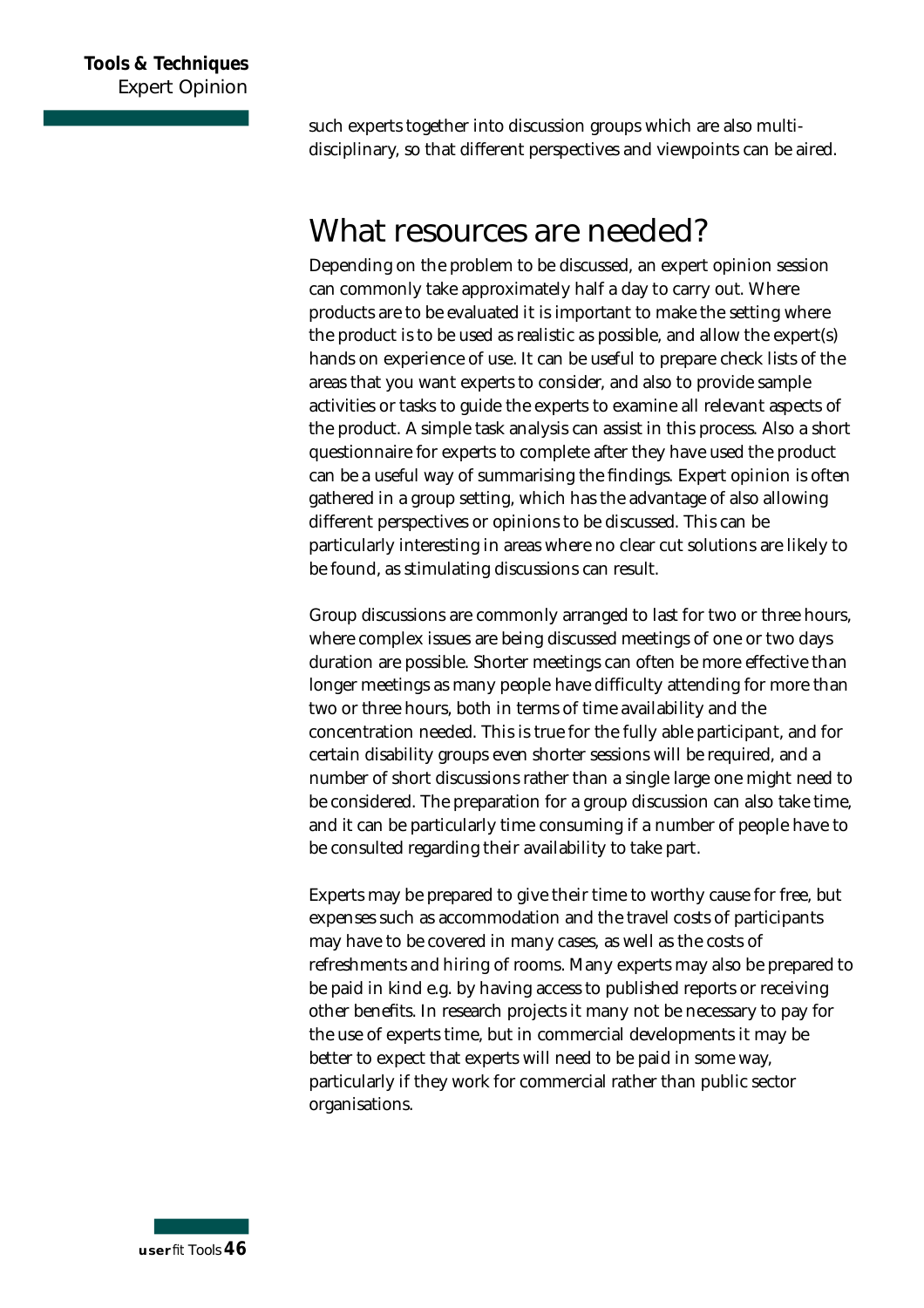**Tools & Techniques Expert Opinion** 

# **Who are the informants**

Experts on the user group, the services involved or the technology involved, may have valuable information regarding the design of the product. They will normally be found in universities, research o rganisations, institutions and competence centres for disabled people. Care should be taken when putting domain experts in groups with those with less formal qualifications as there is likely to be a tendency for such experts to dominate discussions. This can be a particular problem when male experts join discussion groups with female participants who are perceived to be of a lower status.

# **Special considerations**

Participants such as domain experts and other professionals may have particular difficulties in making appointments at short notice and therefore advanced planning is needed to ensure that experts can be brought together at appropriate times. Experts may also be dispersed geographically making it difficult for them to arrange to meet in one place. One option to explore where a portable product is to be evaluated is to take the product to the expert rather than the other way round. One should also not assume that experts will not have some disability themselves, and therefore any special needs they may have should be considered as for any other technique.

# **Procedure**

The procedural requirements for involving experts are few, and to some extent self evident. However several specific steps may need to be taken during the exercise.

### **Preparations**

The first thing to do for the organisers is to agree upon the participants and make a checklist of things to do before the meeting, including all practical arrangements. Although it is trivial, it should be stressed that the success of any session regarding expert opinion is partly dependent on the participants understanding of what is expected from them, and how much of their time and effort the study will take. This means that it is important to explain clearly (preferably in writing) the objectives of the investigation, and what will be required of the experts.

Depending on the needs of the investigation, it can be useful for the organiser to list the questions that are of interest for them to answer during the investigation, and also to provide the experts with some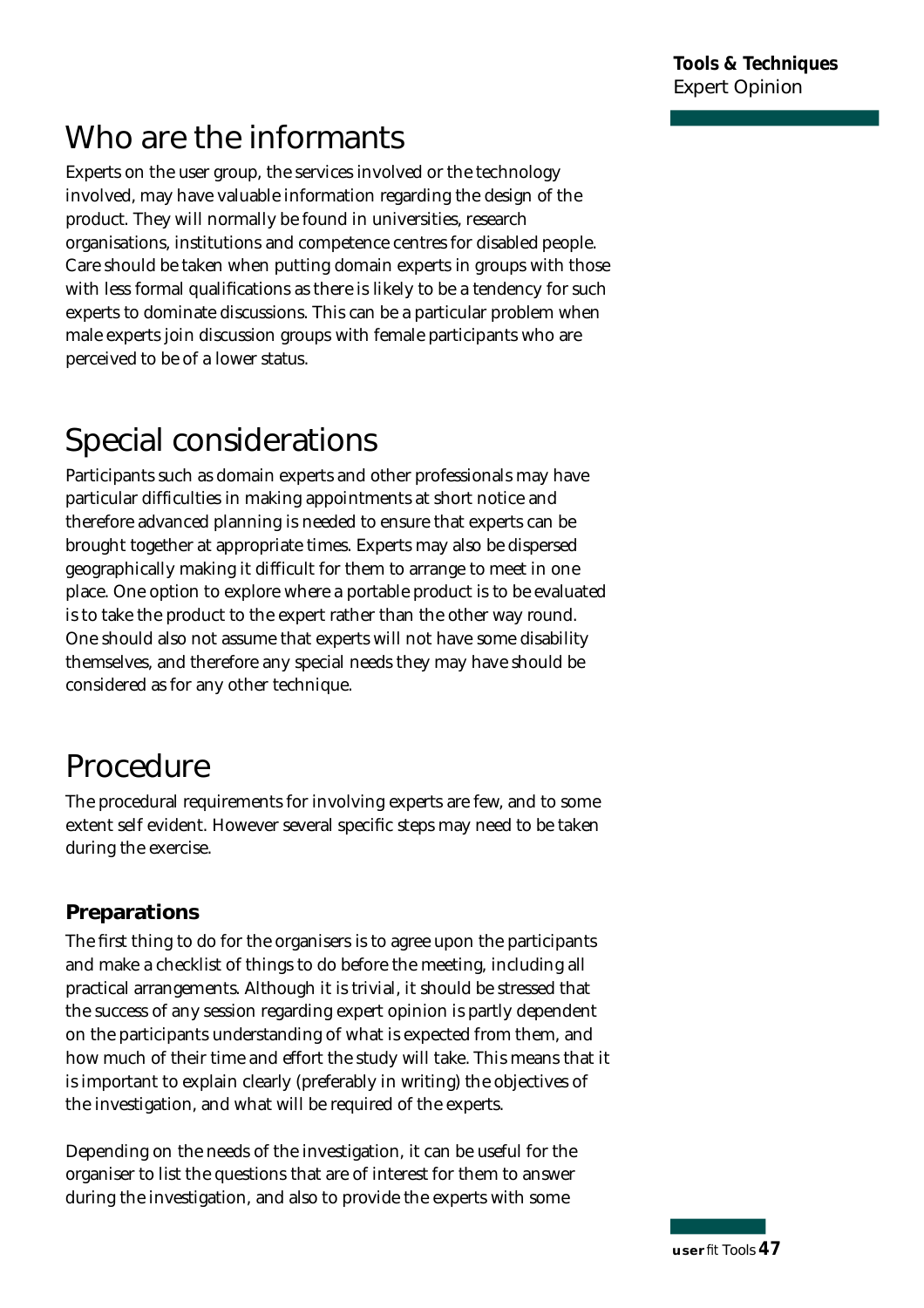context of use of the product where needed e.g. explaining what the p roduct is designed to do and who it is intended will use the product. In addition it can be of value to provide the experts with some suggestions for tasks to try using the product, though many experts will not require such direct guidance. It is important to ensure that the experts have sufficient time to explore using the product, and that in addition their views and opinions are properly recorded. Experts may be personally interviewed or given questionnaires, and may also be asked to discuss their observations in a group setting with other experts.

# **Results**

The results of an expert opinion session are usually a list of perceived problems or reservations regarding the usability of a product, and a list of recommendations for improvement. Involving a number of experts can assist in identifying whether potential problems are likely to exist, as individual expert opinion is not infallible. However if a number of different experts provide the same feedback it makes it likely that a real p roblem exists. A good rule of thumb is to consult 4-6 experts and see what degree of commonality is present. However it is important to realise that expert opinion is a poor substitute for end user involvement in assessment, and should be seen as a screening mechanism for the more obvious problems rather than as replacing other types of evaluation.

A specific method for capturing expert opinion is "Heuristic Evaluation". More information on using this technoque follows.

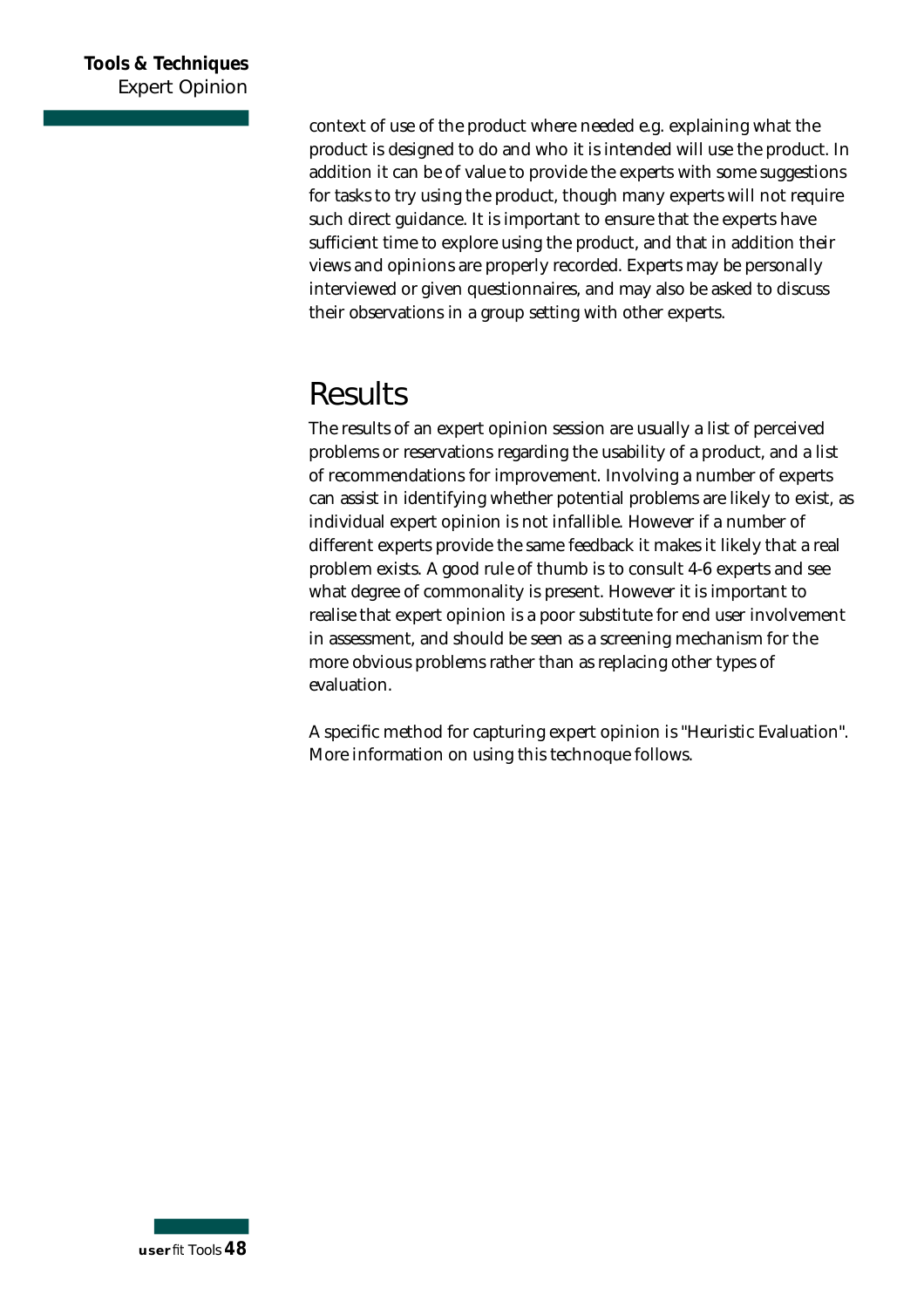# **Using Heuristic Evaluation**

Heuristic evaluation is an informal but systematic way of gathering expert judgements. It has been widely used in evaluation of the humancomputer interface to IT products. The prerequisites for using the method are the same as for gathering expert opinions in general, however, there are several procedural requirements to be met when doing a heuristic evaluation.

The name "Heuristic evaluation" refers to the fact that experts commonly make their judgements on the basis of "heuristics" or rulesof-thumb based on their accumulated knowledge, and that often these are implicit rather than having become verbalised. Heuristic evaluation thus requires experts to make judgements on this basis, but does not demand that they make explicit the logic behind their judgements. The result of a heuristic evaluation is normally a list of problems that users of the product are expected to experience during use.

A common assessment of the method is that it provide valuable information about a user interface, however, it is also recognised that the results of the method usually relate to "superficial" qualities of the interface, like the use of colours, screen lay-out, use of labels and terminology. If it is expected that there are problems regarding "deep" features of the product like program structure or the use of basic metaphors, one would normally also recommend methods that let actual or potential users try out the product.

A heuristic evaluation is usually performed with a panel of people that are experts on human-computer interaction. There is evidence that people that are not experts, may also give valuable judgements, however one needs more judges in order to detect the same number of problems. It is also shown that "double experts", people with expertise in both the application area and in the area of human factors, tend to find more problems than others (Nielsen 1990). There is no firm evidence on the performance of "single experts" in the domain area, for example experts on a specific kind of assistive technology.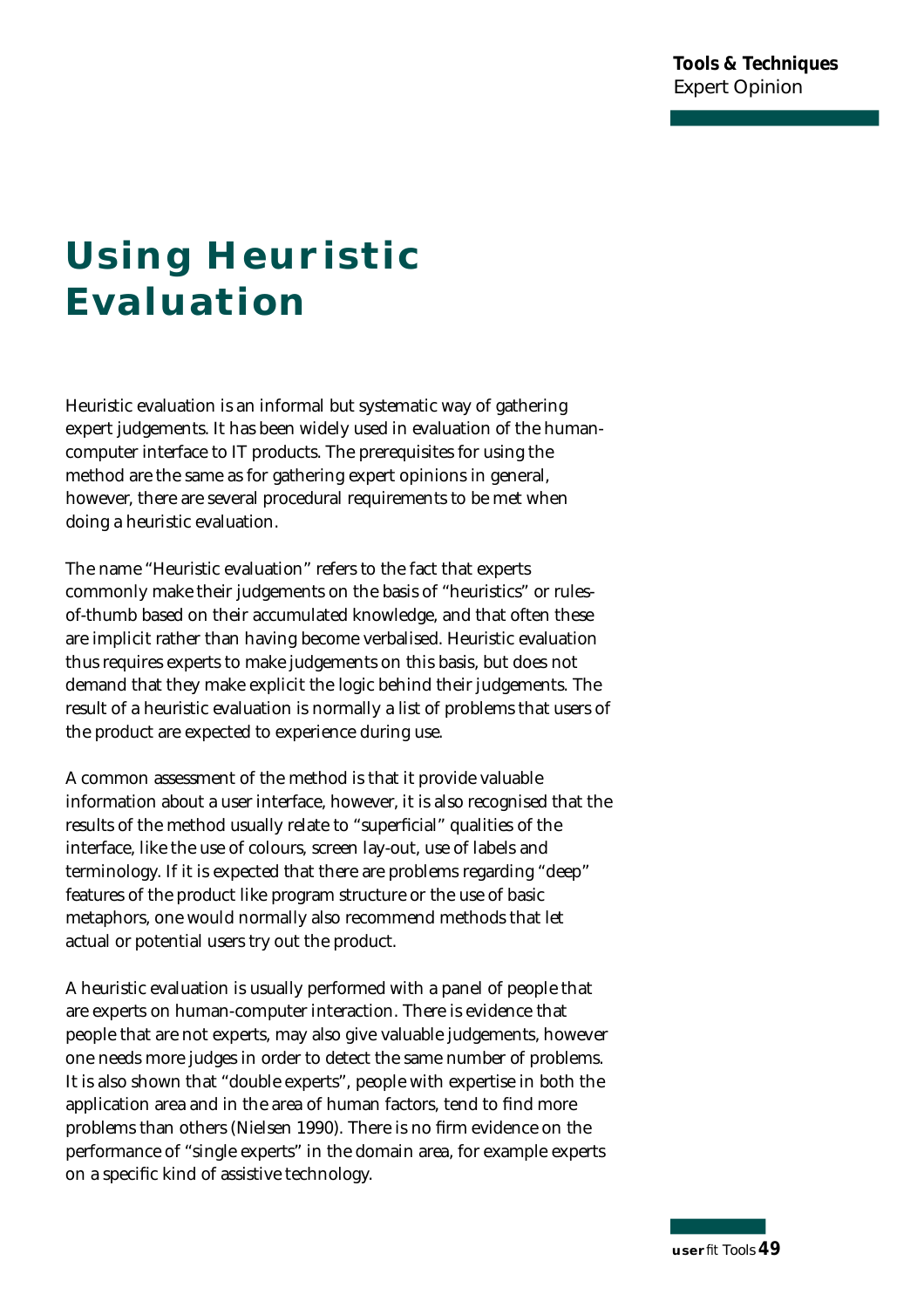### **Procedure**

#### **Material**

In advance of the evaluation all the relevant material should be gathered and prepared for the presentation. This includes the product or system to be evaluated and any background material on what the product aims to do, and who its target users will be. It can be valuable to have a person on hand who can demonstrate the product to the experts, and to answer any questions that may arise regarding its use. The experts must base their judgements on a demonstration of the product, and this can vary in sophistication from paper mock-ups, working prototypes or a full system. In each of these cases it is important to try and ensure that the experts understand what the final product will be like, and how it will operate. The poor reliability or performance of a prototype may adversely influence expert opinion, and effort is needed to make prototypes perform as closely to the final product as possible, or make these differences very clear to the expert judges.

### **Usability briefing**

Depending on the experiences of the experts in this kind of evaluation, it may be useful to give a short briefing on the method, and the procedures to be followed. See Nielsen (1994) for general rules for good user interfaces.

### **Demonstration**

The experts should be instructed about the purpose and intended use of the product. User group and task characteristics should always be presented as background information for the demonstration.

It is important that the demonstration is neutral, and that the experts do not discuss their opinions during the demonstration. This is the greatest difference between a heuristic evaluation and other expert methods; the judges must not influence each other until their opinions have been re corded. Therefore the ideal situation is when the judges are given the demonstration one by one, this is however often not very practical.

Experiences are that experts like to discuss and share their opinions on interesting issues. Therefore it is wise have a group discussion after the heuristic evaluation. Knowing that, the experts may be willing to hold back their opinions until they can be express in a group discussion.

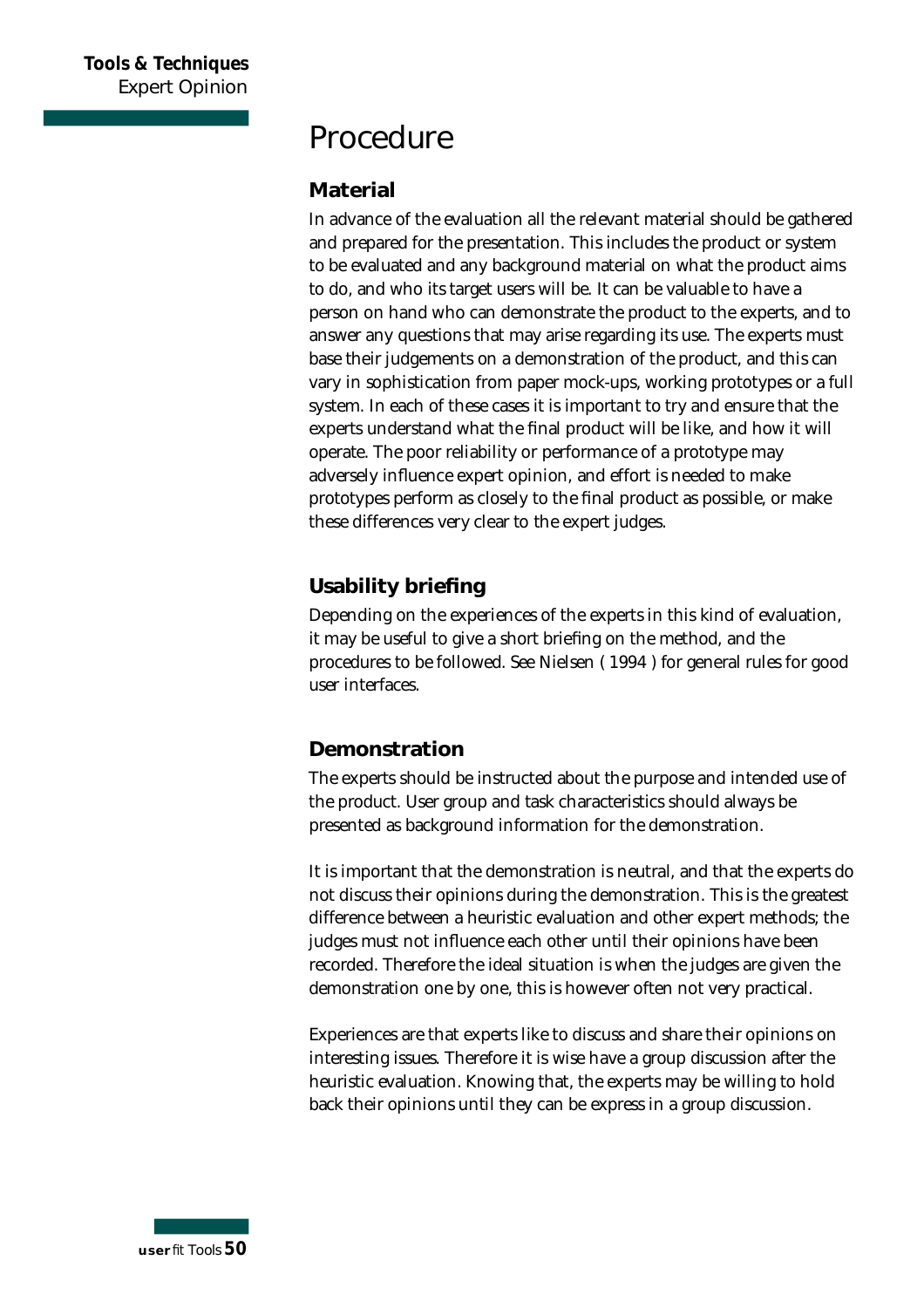### **Judgements**

During and after the demonstration the experts produce a list of perceived user problems. They are asked to state their opinions as short and precise as possible, and to omit any substantiation or discussion of the issues involved. It is important that the problems are stated so clearly that it can be recognised whether two judges have discovered the same problem or not.

### **Analysis**

The raw results of the evaluation is the list of detected problems. There is however also imbedded in the method a means to estimate how many new problems that would be detected if more experts were involved. See the description under User Trials for a technique for getting a rough estimate of how many new problems one new expert could be expected to find. There are also strict formal methods Nielsen & Landauer (1993) for doing these calculations which also gives an estimate of the total number of problems as a theoretical quantity.

It is also recommended that each of the detected problems are rated for severity, for example on a 7 point scale. This can be done by the original group of experts, or by a quite different group.

# **Sources of Further information on**

# **Heuristic Evaluation**

The method is described in Nielsen (1994a) and Nielsen & Molich (1990). In Nielsen (1994) different sets of usability heuristics are discussed and analysed. Much emphasis has been laid upon the cost-effectiveness of the method. Nielsen claims that it is a highly cost-effective method, see for example Nielsen (1994b) where he discuss it along with other "discount usability" methods. Jefferies, Miller, Warton & Uyeda (1991) have also compared heuristic evaluation with other related methods.

#### JEFFERIES, R., MILLER, J. R., WARTON, C. & UYEDA, K. M.

1991, User Interface Evaluation in the Real World: A Comparison of Four Techniques. Proc. ACM CHI'91 Conf.(New Orleans, LA, 28 April 28-3 May), pp 1 1 9 - 1 2 4

**NIELSEN, J. & MOLICH, R. 1990,** Heuristic Evaluation of User Interfaces, Proc. ACM CHI'90 Conf. (Seattle, WA, 1-5 April 1990), pp249-256

**NIELSEN, J. & LANDAUER, T. K. 1993,** A mathematical model of the finding of usability problems. Proc. ACM, INTERCHI 93, Conf. (Amsterdam, The Netherlands, 24-29 April), pp206-213